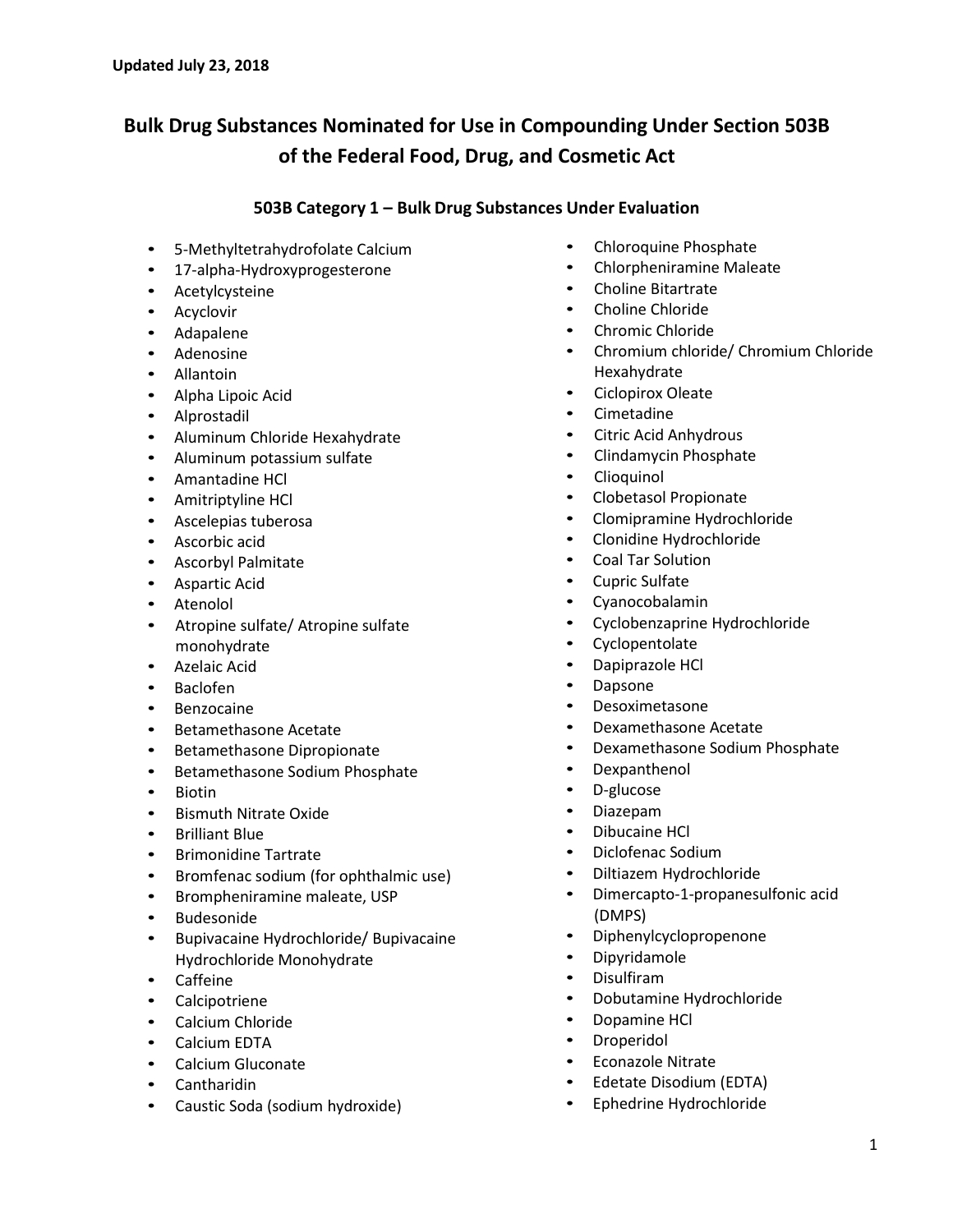- Ephedrine sulfate, USP
- **Epinephrine**
- **Epinephrine Bitartrate**
- • Estradiol Cypionate
- • Estradiol
- • Estriol
- • Ethanol
- • Ethyl Aminobenzoate
- • Etomidate
- • Famotidine
- • Fentanyl Citrate
- • Finasteride
- • Fluconazole
- • Fluocinolone Acetonide
- • Fluocinonide
- • Flurbiprofen
- • Fluticasone Propionate
- • Folic Acid
- • Formaldehyde
- • Furosemide
- • Gabapentin
- • Gentamicin Sulfate
- • Glutamic acid
- • Glutamine
- • Glutathione
- • Glycerin
- • Glycolic Acid
- • Glycopyrrolate/ Glycopyrrolate Bromide
- Heparin sodium
- • Hyaluronic acid sodium salt
- • Hyaluronidase
- • Hydralazine HCl
- • Hydrocortisone
- • Hydromorphone Hydrochloride
- • Hydroquinone
- • Hydroxocobalamin Hydrochloride
- • Hydroxyzine HCl
- • Ibuprofen
- • Imipramine Hydrochloride
- • Imiquimod
- • Inositol
- • Iodoform
- • Itraconazole
- • Ivermectin
- • Ketamine Hydrochloride
- • Ketoconazole
- Ketoprofen
- • Ketorolac Tromethamine
- Labetalol Hydrochloride
- Lactic Acid
- Lansoprazole
- Levocetirizine Dihydrochloride
- Lidocaine Hydrochloride
- Lincomycin HCl
- **Lorazepam**
- • Magnesium Chloride
- • Magnesium Sulfate/Magnesium Sulfate Heptahydrate
- **Malic Acid**
- Manganese Chloride
- **Mannitol**
- Medroxyprogesterone Acetate
- Meperidine Hydrochloride (a.k.a. Pethidine Hydrochloride)
- **Methacholine Chloride**
- Methionine/ Methionine (L)
- Methylcobalamin/ Methyl B12
- Methylprednisolone Acetate
- Methylsulfonylmethane (MSM)
- Metoclopramide HCl
- • Metronidazole
- Midazolam Hydrochloride
- **Mineral Oil**
- **Minoxidil**
- **Mitomycin**
- **Mometasone Furoate**
- Monosodium Glutamate
- • Morphine Sulfate/ Morphine Sulfate Pentahydrate
- Moxifloxacin hydrochloride
- • Mupirocin
- Nalbuphine HCl
- • Naloxone Hydrochloride Dihydrate
- • Neomycin sulfate
- Neostigmine Methylsulfate
- **Nepafenac**
- **Niacin**
- **Niacinamide**
- Nicardipine hydrochloride
- **Nifedipine**
- Norepinephrine Bitartrate
- Ondansetron HCl
- • Ornithine Hydrochloride
- Oxymetazoline HCl
- • Oxytocin
- Papaverine
- **Pentoxifylline**
- **Phenol**
- Phenoxybenzamine Hydrochloride
- • Phentolamine Mesylate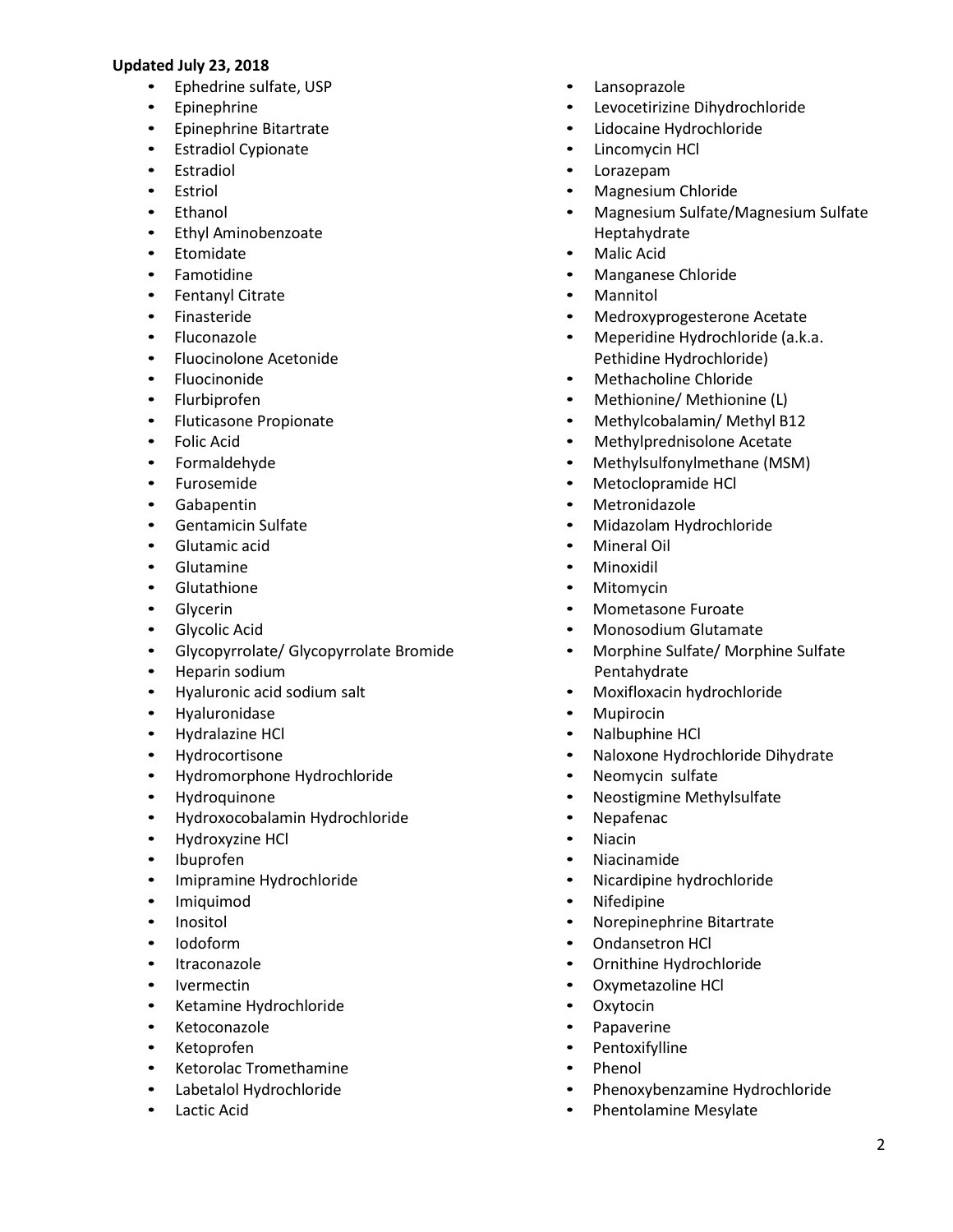- • Phenylephrine HCl
- Phytonadione
- • Pitcher Plant
- • Podophyllum
- • Polidocanol
- • Polymyxin B Sulfate
- • Potassium Acetate
- • Potassium chloride
- • Potassium phosphate/ Potassium Phosphate Dibasic Anhydrous
- • Precipitated Sulfur
- • Prednisolone
- • Prednisolone Acetate
- • Prilocaine
- • Procainamide HCl
- • Procaine Hydrochloride
- • Progesterone
- • Promethazine Hydrochloride
- • Proparacaine HCl
- • Propranolol hydrochloride
- • Prostaglandin E1
- • Pyridoxal 5-Phosphate Monohydrate
- • Pyridoxine HCl
- • Remifentanil Hydrochloride
- • Riboflavin 5 PO4
- • Rocuronium Bromide
- • Ropivacaine Hydrochloride
- • Salicylic Acid
- Scopolamine hydrobromide
- • Sincalide
- • Sodium Acetate Anhydrous
- • Sodium Ascorbate
- • Sodium Benzoate
- • Sodium Bicarbonate
- • Sodium Chloride
- • Sodium Citrate
- • Sodium Citrate Dihydrate
- Sodium L-Aspartate Monohydrate
- • Sodium phosphate/ Sodium Phosphate Monobasic Anhydrous
- Sodium Selenite
- Sodium Tetradecyl Sulfate
- Spironolactone
- Squaric acid dibutyl ester
- Succinylcholine Chloride
- Succinylcholine Chloride Dihydrate
- Sufentanil Citrate
- Sulfacetamide Sodium Monohydrate
- Sulfan Blue
- • Tacrolimus
- • Taurine
- **Tazarotene**
- Terbinafine HCl
- **Testosterone**
- Testosterone Cypionate
- • Testosterone Propionate
- Tetracaine Hydrochloride
- • Tetracycline Hydrochloride
- Theophylline
- Thiamine HCl (vitamin B1)
- • Thymol iodide
- • Tolnaftate
- • Tramadol Hydrochloride
- • Tretinoin
- **Triamcinolone Acetonide**
- Triamcinolone diacetate
- • Tromethamine
- **Tropicamide**
- • Trypan Blue
- **Urea**
- • Vanadium
- Vancomycin Hydrochloride
- • Vasopressin
- Verapamil HCl
- • Vecuronium Bromide
- Vitamin A acetate
- Vitamin D3
- **Ziconotide**
- **Zinc Oxide**
- • Zinc Sulfate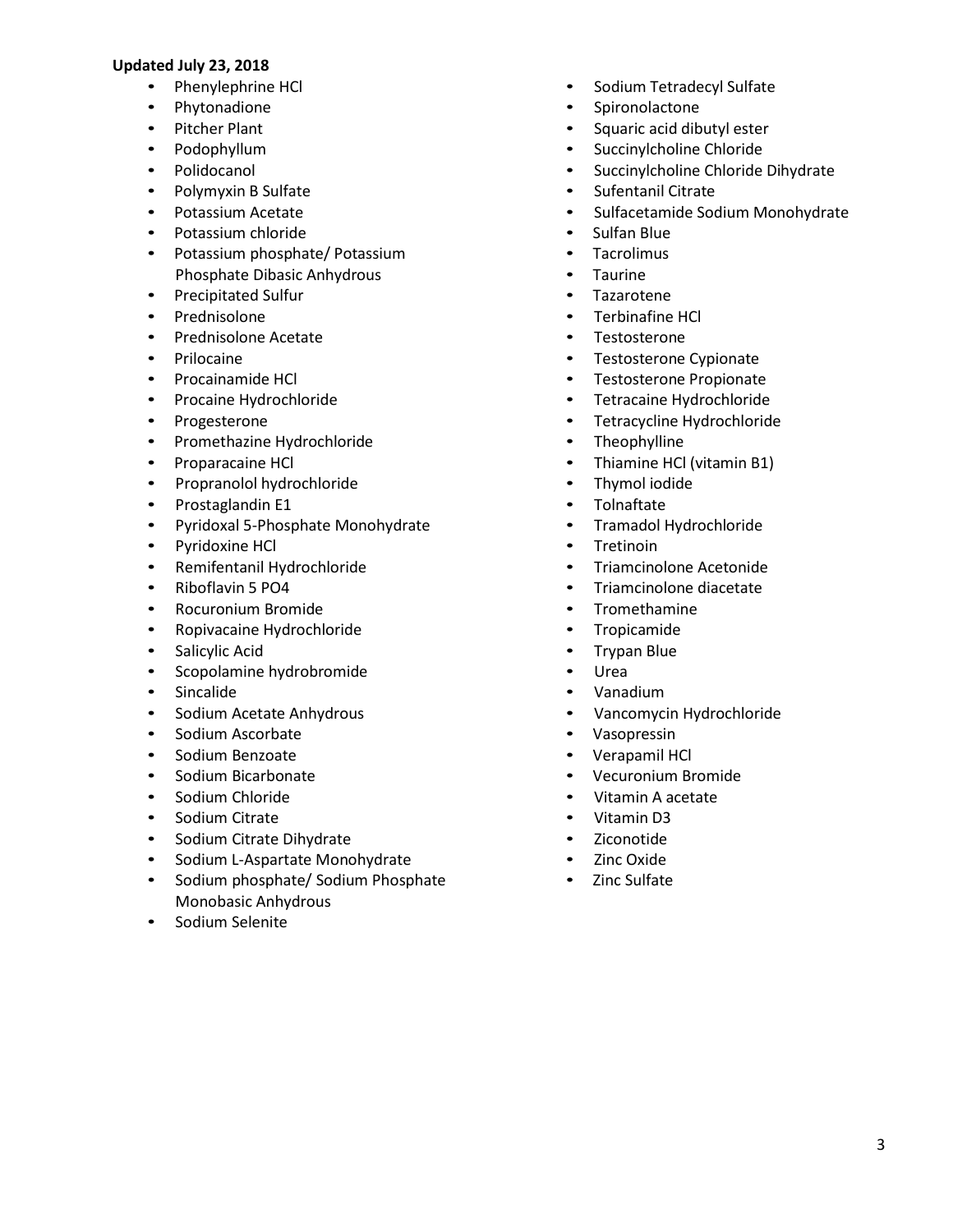## **503B Category 2: Bulk Drug Substances that Raise Significant Safety Risks**

• Germanium sesquioxide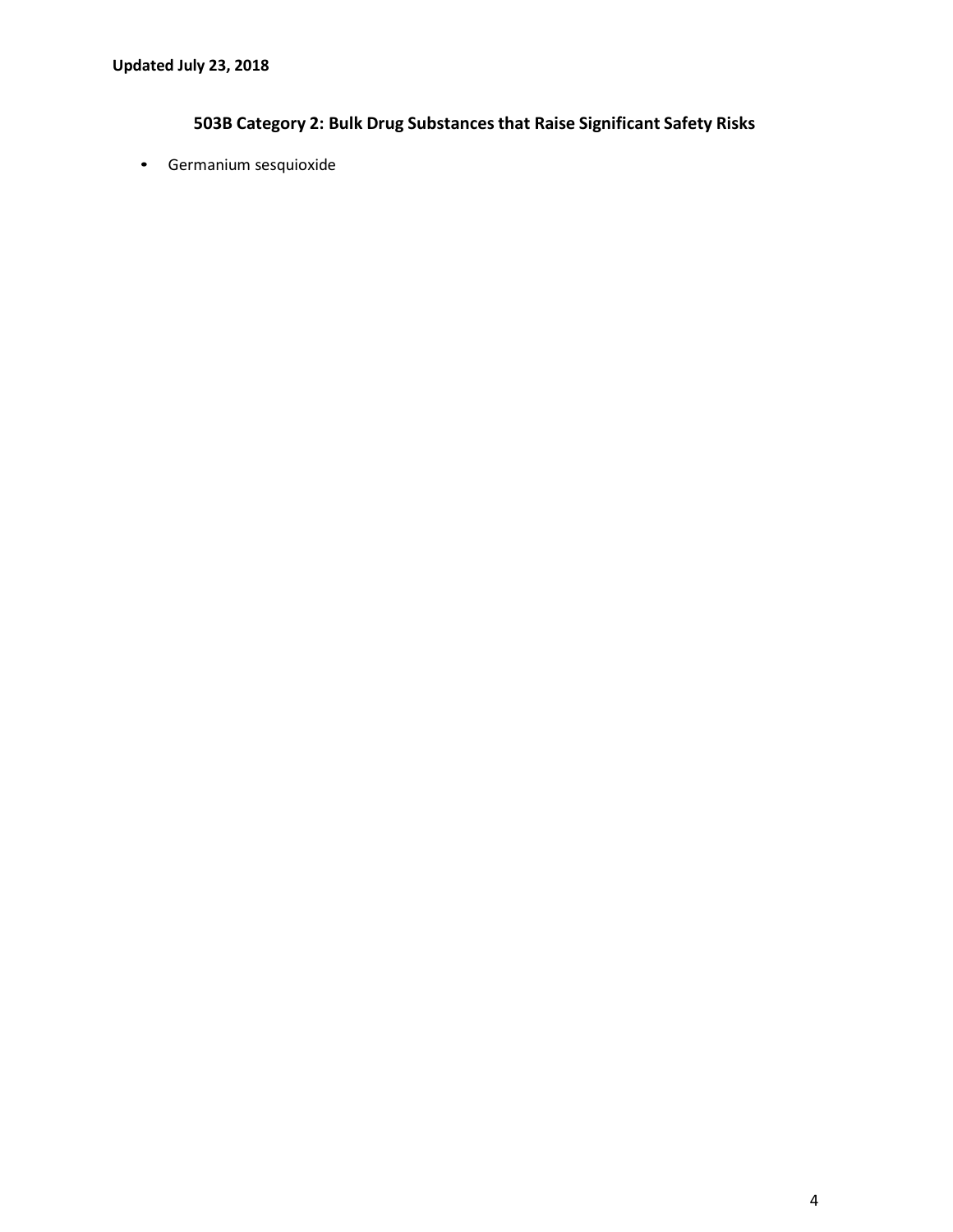## **503B Category 3: Bulk Drug Substances Nominated Without Adequate Support**

- • 4-Aminopyridine
- • 7-Keto Dehydroepiandrosterone, Micronized
- Acacia Gum, Spray-Dried Powder
- • Acacia Syrup
- • Acesulfame Potassium
- • Acetanilide
- • Acetic acid
- **Acetone**
- • Acetone Sodium Bisulfite
- • Acetyl Hexapeptide-3
- Acidophilus Lactobacillus
- Adenosine-5-triphosphate disodium salt
- • Agar
- **Alcloxa**
- • Aldioxa
- **Aldosterone**
- • Alfalfa
- • Alfalfa leaves
- Alginic acid
- • Aliphatic Polyesters
- • Almadrate sulfate
- • Aloin
- Alpha Ketoglutaric acid
- • Alumina Powder, hydrated
- Aluminum acetate
- Aluminum chloride
- • Aluminum phosphate
- Aluminum sulfate
- • Aminacrine HCl
- Aminoacetic acid
- • Ammonia solution, strong
- • Ammonium Alginate
- • Ammonium bromide
- Ammonium chloride
- • Ammonium hydroxide
- **Amylase**
- • Anise oil
- • Anise seed
- **Argentyn**
- • Arginine
- Aromatic powder
- • Asafetida
- • Asefetida Tincture
- **Asparagus**
- • Aspartame
- Aspergillus oryza enzymes
- • Attapulgite
- • Barosma
- **Basic Fuchsin**
- Beachwood creosote
- • Bean
- • Benzalkonium Chloride
- **Betamechlomathasone**
- Beta-Nicotinamide Adenine Dinucleotide Disodium Salt Trihydrate
- **Bethanechol**
- • Bichloroacetic Acid
- • Bipeptide Biocosmetic
- • Bronopol
- • Buffer Solution, pH Buffer Acid
- • Butylated Hydroxytoluene
- • Butylene Glycol
- Calcium Alginate
- • Calcium Folinate
- Calcium glycinate
- Capsules, Empty Gelatin Vegetable
- **Carbamide**
- **Carbazochrome**
- **Carbimazole**
- Carbolic Acid
- Carbomer 940
- **Caustic Potash**
- • Cedarwood Essential Oil
- **Ceratonia**
- • Ceresin
- • Cetrimide
- Chlorhexidine Diacetate Hydrate
- Choline magnesium trisalicylate
- • Chondroitin Sulfate
- Chromium glycinate
- • Chrysin
- **Cidofovir**
- Cocoa butter
- • Coconut Oil Edible
- Coenzyme Q10
- • Coenzyme Q50
- **Collagenase**
- **Colophony**
- **Copper**
- Copper Bisglycinate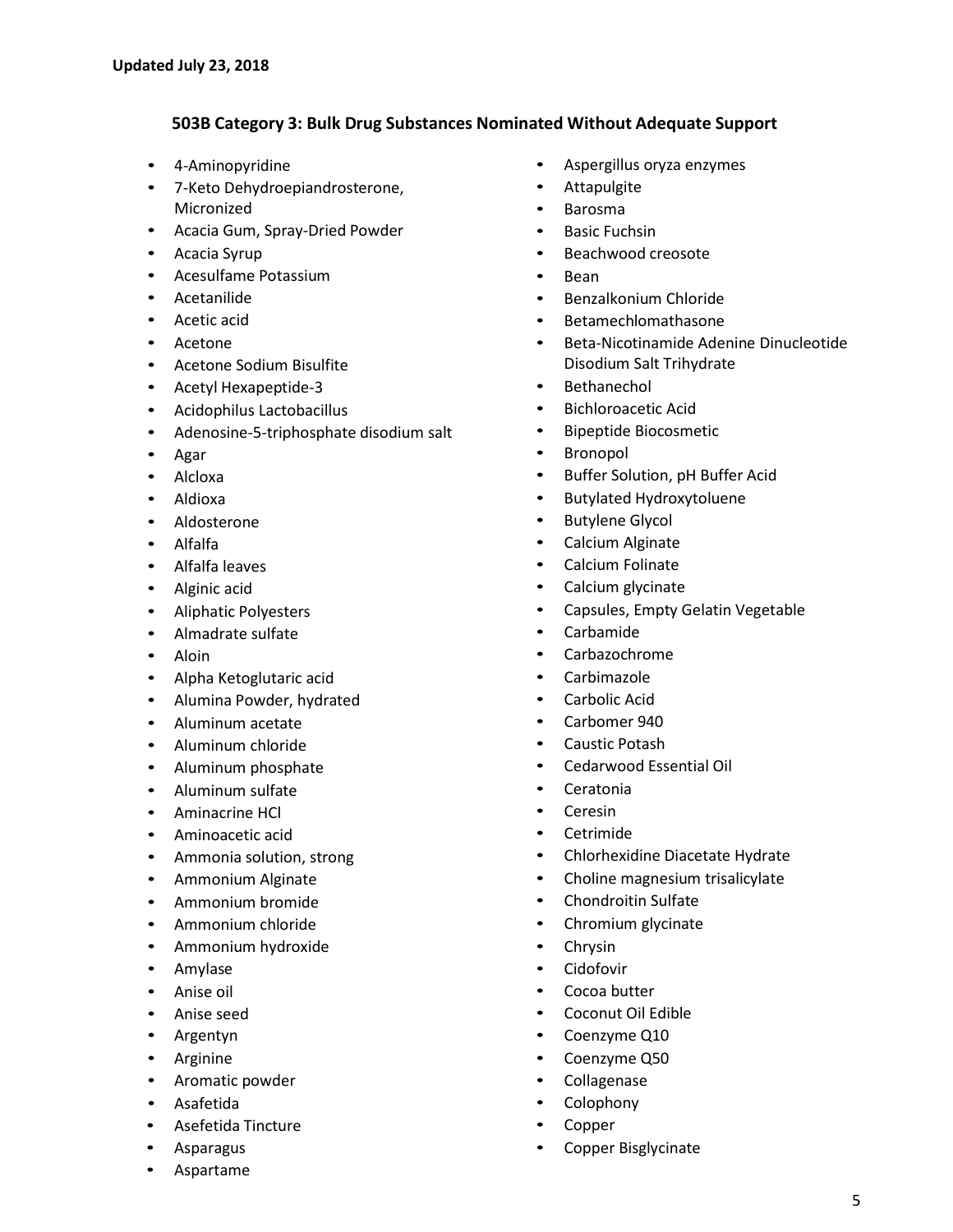- Copper Hydrosol
- • Corn Oil
- Corn Starch
- Corn Starch and Pregelatinized Starch
- • Cottonseed Oil
- Creatine, Monohydrate
- • Cucumber Melon Fragrancce
- **Decyl Oleate**
- • Decylmethylsulfoxide
- • Deoxy-D-Glucose
- • Desonide
- • Diaminopyridine (3,4-)
- Dichloroacetic Acid
- • Difluoroethane
- • Diindolymethane
- • Dimercaptosuccinic acid
- Dimethyl Ether (aka Methoxymethane)
- • Dimethyl Ketone
- • Dimethyl Phthalate
- • Dimethylacetamide
- • Dimethylaminoethanol Bitartrate
- • Dimethylaminoethanol Complex
- • Dimethylglycine HCl
- • Dinitrochlorobenzene
- • Diphenhydramine
- • Dipropylene Glycol
- Disodium Hydrogen Phosphate
- • Disodium Phosphate
- • DL-Phenylalanine
- **Docosanol**
- • Dodecyl Gallate
- • Domperidone
- • Edetate tetrasodium tetrahydrate
- • Ethanolamine
- • Ethyl Lactate
- • Ethylene Vinyl Acetate
- • Ferric subsulfate
- • Ferric sulfate hydrate
- • Ferric sulfate solution
- • Folinic acid calcium salt
- Formoterol Fumarate Dihydrate
- • Fructose and Pregelatinized Starch
- Gamma Aminobutyric Acid
- • GHRP-2
- • GHRP-6
- Ginger root powder
- • Ginko Biloba Standardized Extract
- • Gloconic acid calcium salt
- • Glutaraldehyde solution
- **Glycerol Formal**
- **Glyceryl Monostearate**
- **Glyceryl Palmitostearate**
- **Glycofurol**
- **Glydiazinamide**
- Grape seed oil
- **Gum Arabic**
- **Hectorite**
- • Heptafluoropropane
- **Hexetidine**
- Hyaluronidase, salt free
- Hydrazine sulfate
- • Hydrochloric Acid
- • Hydroxyethylpiperazine Ethane Sulfonic Acid
- Hydroxymethylmethyl Cellulose
- **Ichthammol**
- • ICU Bottom Paste (Maalox)
- **Indigo Carmine**
- Indole-3-carbinol
- • Inositol Hexanicotinate
- **Iodochlorhydroxyquin**
- • Iopanoic Acid
- Iron Glycinate Chelate
- • Isopropyl Isostearate
- • Kaolin, Colloidal Powder
- Karaya Gum
- **Ketoifen Fumarate**
- • Kojic Acid
- Lactose Monohydrate
- Lactose, Monohydrate and Corn Starch
- Lactose, Monohydrate and Microcrystalline Cellulose
- • Lactose, Monohydrate and Powdered Cellulose Lactose, Spray-Dried
- Lanolin, Hydrous
- L-Aspartic Acid Sodium Salt
- Lavender Oil
- L-Carnitine
- **L-Carnosine**
- L-Citrulline
- **L-Cysteine**
- • Lecithin Soya Granular
- Lecithin Organogel
- **Levomenthol**
- **Levulose**
- L-Histidine Monohydrochloride, Monohydrate
- • Lidocaine, Epinephrine, and Tetracaine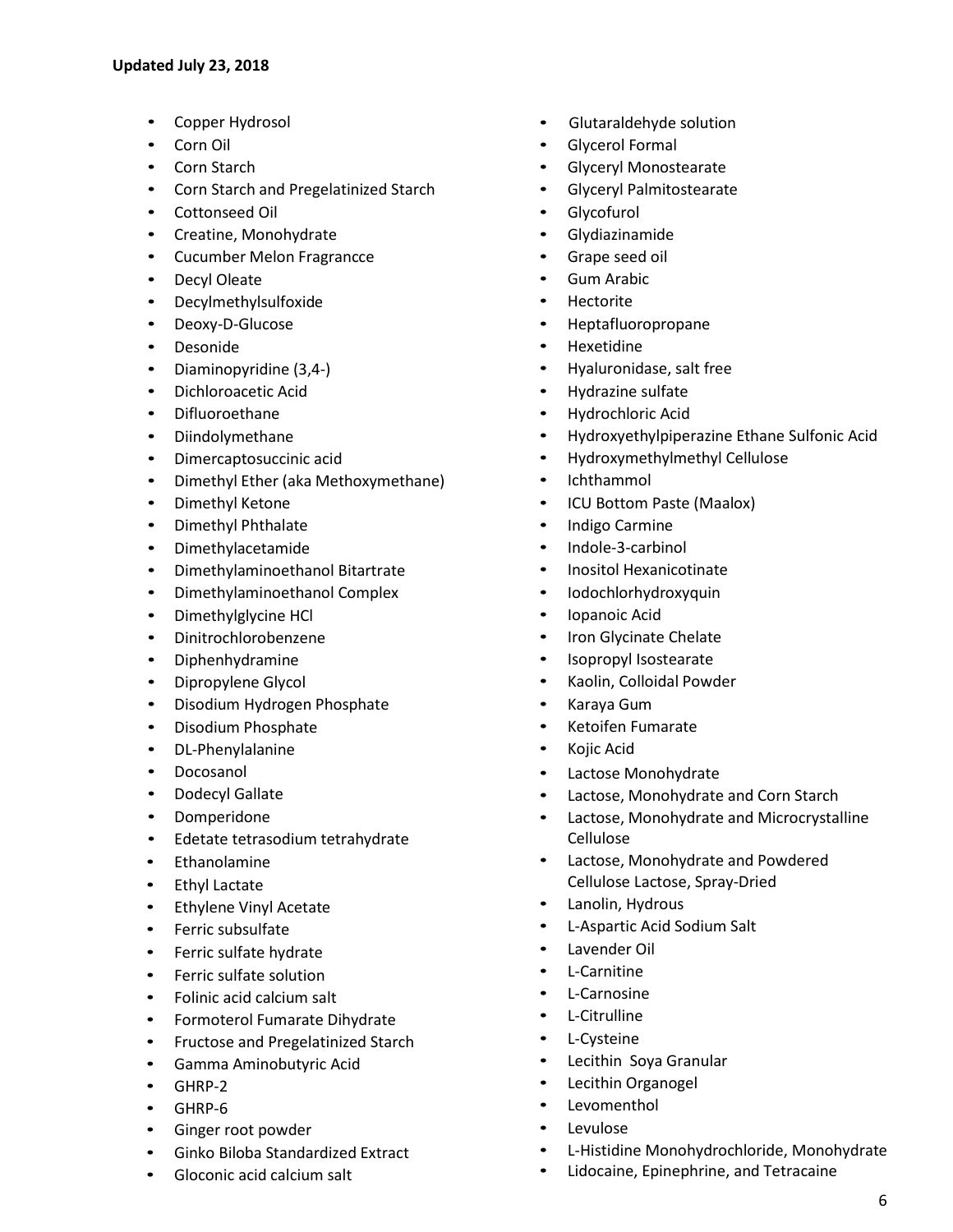- Linoleic Acid
- • L-Ornithin HCl
- **Loxasperse**
- • L-Triiodothyronine Sodium
- • Lysine
- • Magaldrate
- Magnesium
- Magnesium aluminum silicate
- • Magnesium ascorbate
- Magnesium bisglycinate
- Magnesium bisglycinate dihydrate
- • Magnesium carbonate
- Magnesium citrate
- Magnesium glycinate
- • Magnesium hydroxide
- Magnesium oxide
- • Magnesium salicylate
- • Magnesium stearate
- Magnesium trisilicate
- • Malt
- Malt soup extract
- **Maltodextrin**
- • Manganese Bisglycinate
- • Manganese citrate
- • Mannitol and sorbitol
- • MBK
- • m-cresol
- Meclizine HCl
- • Medium Cream
- **Menfegol**
- Menthol
- Menthol/peppermint oil
- Meradimate (menthyl anthranilate)
- Meralein sodium
- • Merbromin
- • Mercufenol chloride
- • Mercuric chloride
- • Mercuric oxide
- Mercuric salicylate
- • Mercuric sulfide
- • Mercury
- Mercury oleate
- Mercury sulfide
- Mercury, ammoniated
- • Metaproterenol sulfate
- • Methenamine
- • Methoxyphenamine HCl
- Methoxypolyoxyethyleneglycol 350 laurate
- Methyl nicotinate
- Methyl salicylate
- Methylbenzethoniuim chloride
- **Methylcellulose**
- **Methylparaben**
- Methypyrilene HCl
- Miconazole nitrate
- Microcrystalline Cellulose
- Milk and molasses
- Milk of sulfur
- Milk solids, dried
- Mineral oil and Lanolin Alcohols
- **Minerals**
- **Molasses**
- • Molybdenum Glycinate
- Mono- and di-glycerides

e • Monosodium L-Aspartate

- • Monosodium Phosphate
- **Mullein**
- • Mustard oil (alltlishthiocyanate)
- Mycozyme
- **Myrrh**
- • Myrrh gum tincture
- Myrrh tincture
- N-Acetyl-D-Glucosamine
- • Naphazoline HCl
- Natural estrogenic hormone
- • Neohesperidine Dihydrochalcone
- **Nettle**
- Nickel-pectin
- **Nicotinamide**
- **Nicotinic Acid**
- **Nitromersol**
- Non-Fat Dry Milk
- Nonylphenoxypoly (ethyleneoxy) ethanol iodin
- Nonylphenxypoly nonoxynol 9
- • Noscapine
- Noscapine HCl
- • Nutmeg oil
- Nux vomica extract
- **Nystatin**
- **Obtundia**
- **Octinoxate**
- **Octisalate**
- **Octocrylene**
- Octoxynol 9
- **Octyl Gallate**
- Octyl triazone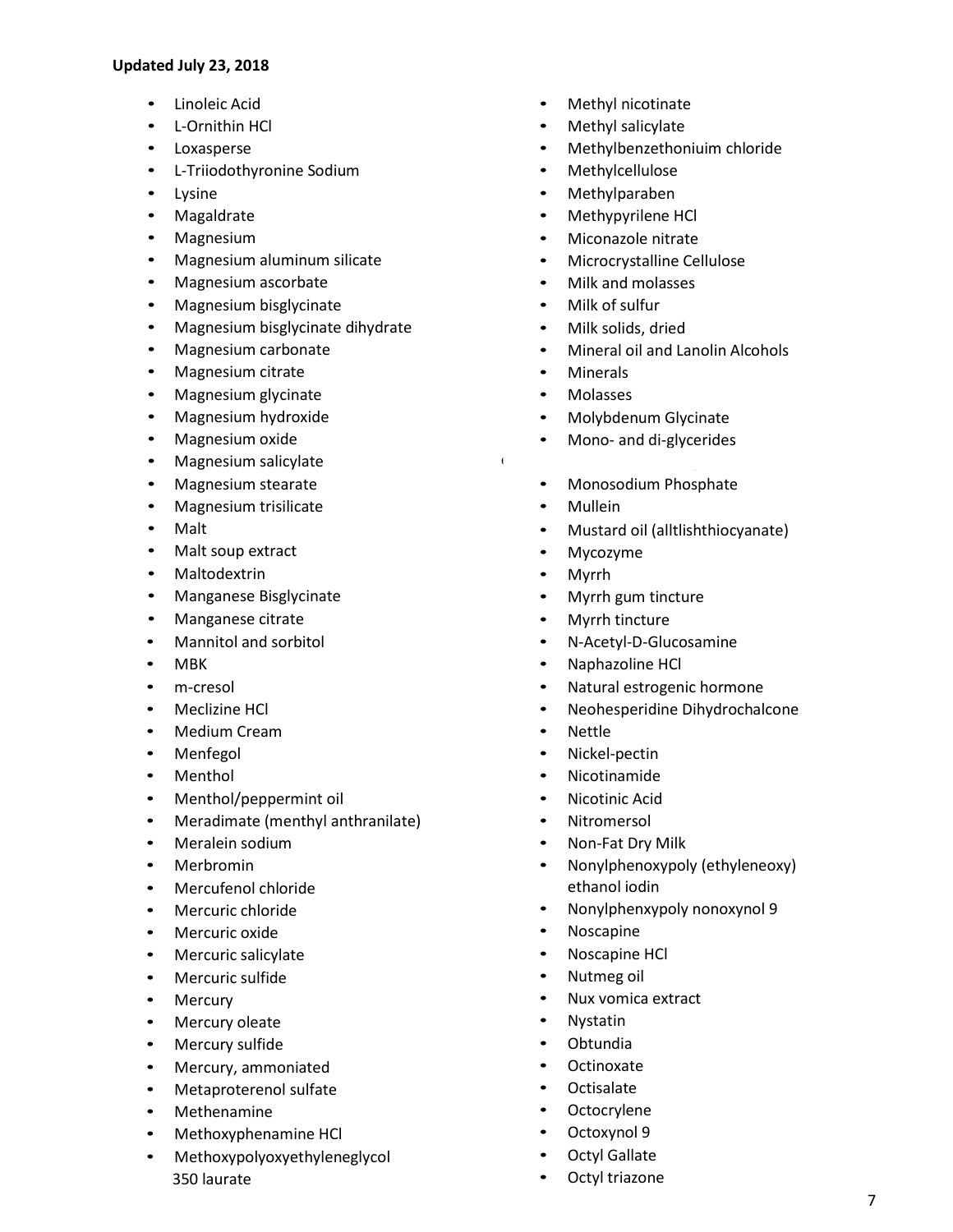- • Oil of erigeron
- • Opium powder
- • Opium tincture
- • Organic vegetables
- • Orthophosphoric acid
- • Ox bile
- • Ox bile extract
- • Oxitriptan
- • Oxybenzone
- • Oxyquinoline
- • Oxytetracycline HCl
- • Padimate a
- • Padimate o
- • Pambron
- • Pancreatin
- • Pancrelipase
- • Panthenol
- • Pantothenic acid
- • Papain
- • Papaverine HCl
- • Papaya enzymes
- • Papaya, natural
- • Para-chloromercuriphenol
- • Paraffin
- • Paregoric
- • Parethoxycaine HCl
- • Parsley
- • Passion flower extract
- • Patchouli Essential Oil
- • Pectin
- • Pennyroyal Oil
- • Pentylenetetrazole
- • Peppermint
- • Peppermint Oil
- • Peppermint Spirit
- • Pepsin
- • Peruvian Balsam
- • Petrolatum
- Phenacaine HCl
- • Phenindamine Tartrate
- • Pheniramine Maleate
- • Phenobarbital
- • Phenolate sodium
- • Phenolphthalein
- • Phenoxyacetic acid
- • Phenyl salicylate
- • Phenylalanine
- Phenylephrine bitratrate
- Phenylmercuric Borate
- Phenylmercuric cetate
- Phenylmercuric nitrate
- • Phenylpropanolamine bitartrate
- • Phenylpropanolamine HCl
- • Phenylpropanolamine maleate
- Phenyltoloxamine citrate
- • Phenyltoloxamine dihydrogen citrate
- • Phenyltoloxamine HCl
- Phosphate fluoride
- • Phosphorated carbohydrate
- • Phosphoric acid
- • Phosphorus
- • Phytolacca
- **Picrotoxin**
- • Pilocarpine Nitrate
- • Pimobendan
- Pine tar
- • Pineapple enzymes
- • Piperazine citrate
- Piperocaine HCl
- • Piperonyl butoxide
- • Pipsissewa
- **Piracetam**
- • Piracetam dihydrogen citrate
- • Piscidia erythrina
- • Plantago ovata husks
- • Plantago seed
- **Poloxamer**
- • Poloxamer-iodine complex
- Poly (DL-Lactic Acid)
- • Poly(methyl vinyl ether/maleic anhydride)
- • Polycarbophil
- • Polydimethylsiloxane and poloxamer
- • Polyethylene Glycol 1450
- • Polyethylene Glycol 300
- Polyethylene Glycol 400
- • Polyethylene Glycol 6000
- • Polyols, liquid
- • Polyoxeythylene laurate
- • Polysorbate 20
- Polysorbate 80
- • Polyvinyl alcohol
- • Potash Lye
- • Potassium bicarbonate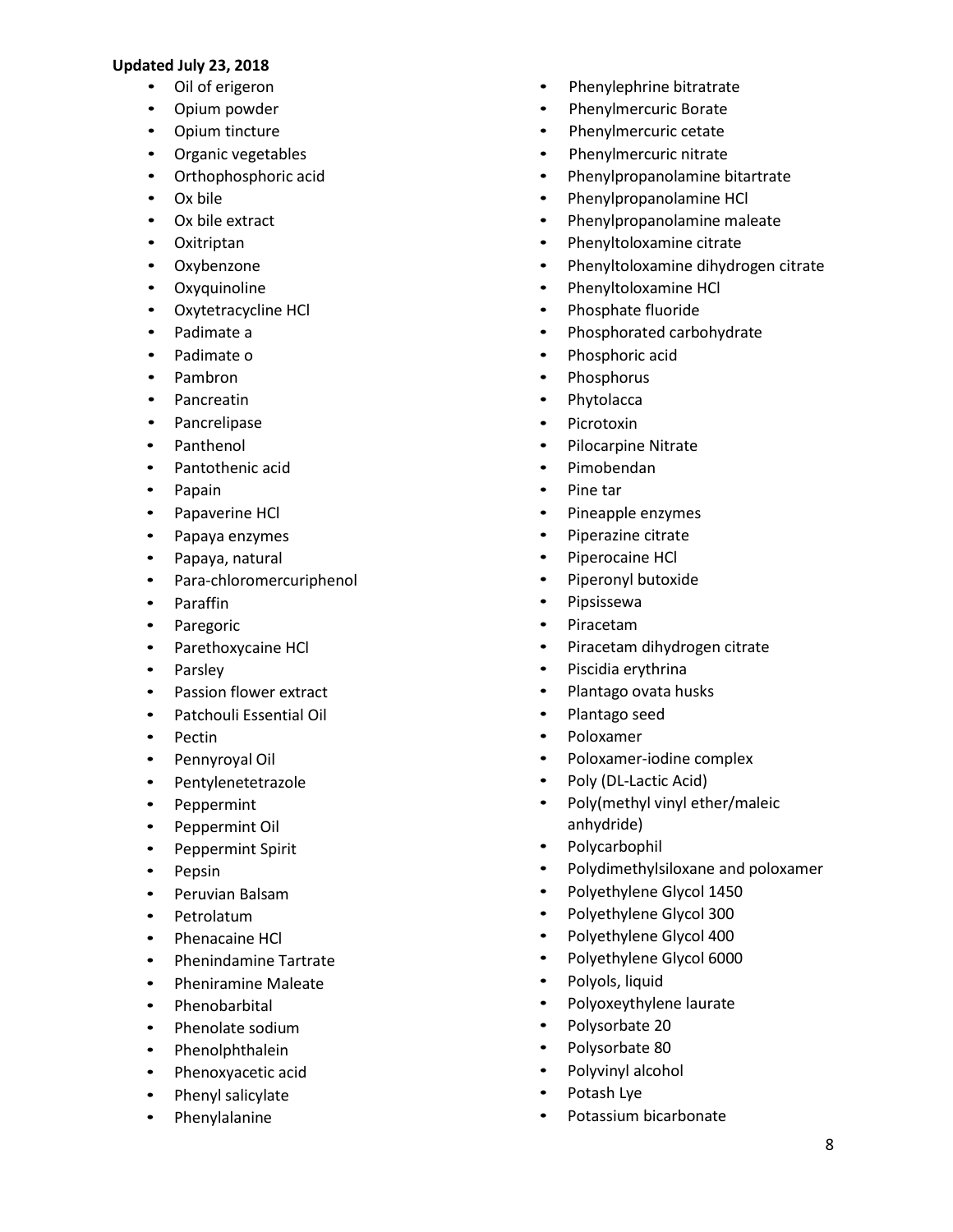- • Potassium bitartrate
- • Potassium carbonate
- • Potassium chlorate
- • Potassium citrate
- • Potassium ferrocyanide
- • Potassium guaiacolsulfonate
- • Potassium hydroxide
- • Potassium iodide
- • Potassium nitrate
- • Potassium salicylate
- • Povidone
- • Povidone-iodine
- • Povidone-vinylacetate copolymers
- • Powdered Cellulose
- • Pracasil Plus
- • Pramoxine HCl
- • Pregnenolone micronized
- • Prolase
- • Propionic acid
- • Propylene glycol
- • Propylhexedrine
- • Propylparaben
- • Protease
- • Protein hydrolysate
- • Protirelin
- • Prune concentrate dehydrate
- • Prune powder
- • Pseudoephedrine HCl
- • Pseudoephedrine Sulfate
- • Psyllium
- • Psyllium hydrophilic mucilloid
- • Psyllium seed
- • P-T-butyl-m-cresol
- • Pyrantel pamoate
- • Pyrethrum extract
- • Pyridoxine
- • Pyrilamine maleate
- • Pyrithione zinc
- • Pyrrolidone
- • Pyruvic Aldehyde 40% Aqueous Solution
- • Quinine
- • Racemethionine
- • Racephpedrine HCl
- • Raffinose
- • Red petrolatum
- Reosote (Creosote?)
- • Resorcinol
- • Resorcinol monoacetate
- Potassium bromide
- • Resveratrol
- **Retinoic Acid-All Trans**
- • Rhubarb fluid extract
- • Rhubarb, Chinese
- Rice polishings
- • Romohydrate
- • Sabadilla, alkaloids
- • Saccharin
- • Sage Oil
- Salicyl alcohol
- • Salicylamide
- • Salsalate
- • Sanguinaria extract
- • Saponite
- • Saw palmetto
- • Sea mineral
- • Secretin, human 99%
- • Selenium
- • Selenium sulfide
- Senecio aureus
- • Senna
- • Senna fluid extract
- Senna pod concentrate
- Senna syrup
- • Sennosides a and b
- • Serotonin HCl
- • Sesame Oil
- • Sesame Seed
- • Shark liver oil
- Shea Butter, Organic
- Short Chain Fatty Acid
- • Silver Bulk Drug Substance
- • Silver nitrate
- • Silver protein mild
- • Silver, colloidal
- • Silver[1] (Canadian\_License\_Sovereign\_)
- • Simethicone
- • Simplgel 30
- • Skin protectant
- • Sodium
- • Sodium 3, 4-dimethylphenyl-glyoxylate
- Sodium acetylsalicylate
- • Sodium aluminum chlorohydroxy lactate
- Sodium aspartate
- • Sodium biphosphate
- Sodium bisulfate
- • Sodium borate
- • Sodium borate monohydrate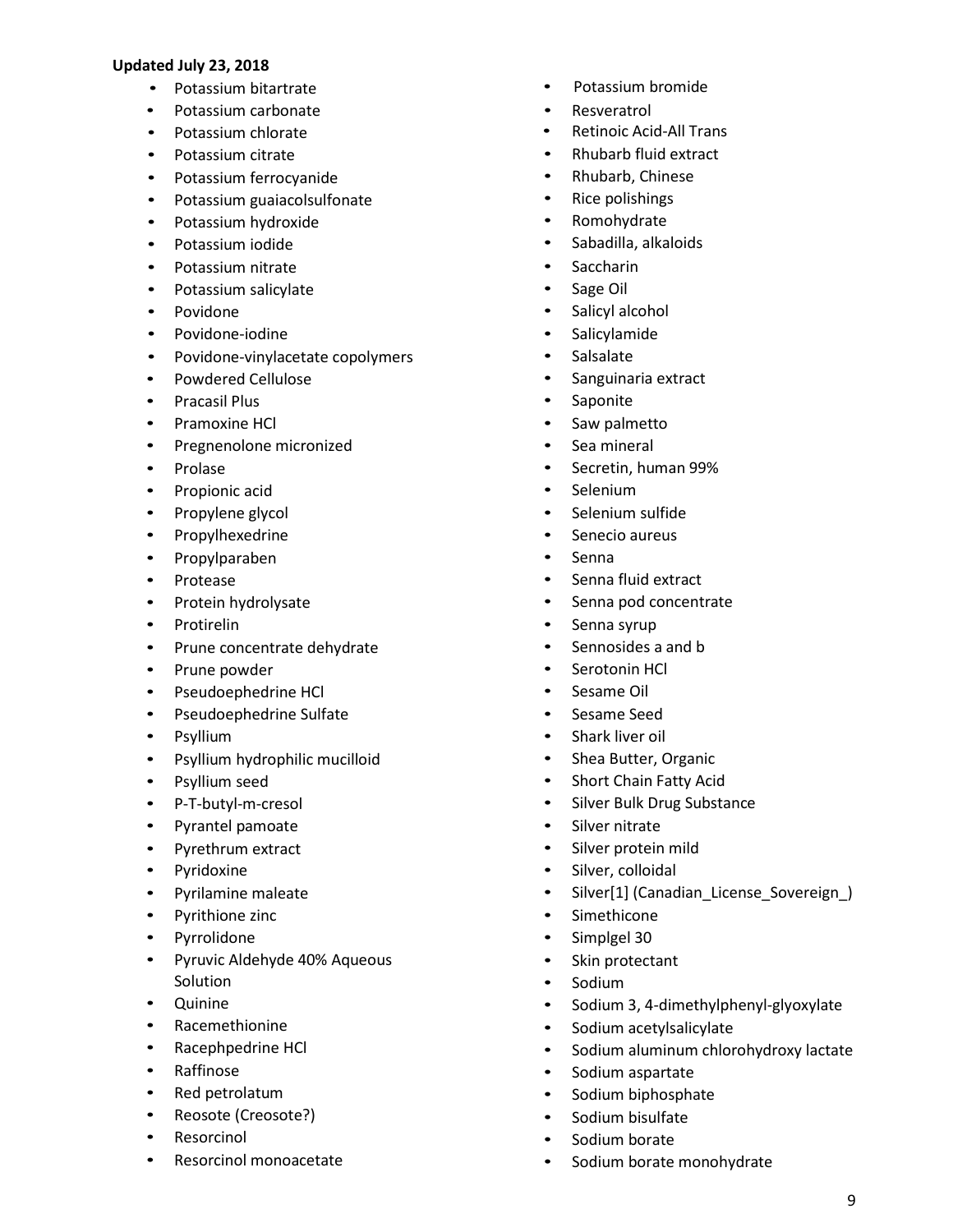- • Sodium bromide
- • Sodium caprylate
- Sodium carbonate
- • Sodium carboxymethylcellulose
- • Sodium caseinate
- • Sodium diacetate
- • Sodium dichromate
- • Sodium dihydrogen phosphate
- Sodium dihydrogen phosphate monohydrate
- • Sodium fluoride
- • Sodium hyaluronate
- • Sodium monofluoro phosphate
- • Sodium nitrate
- • Sodium octanoate
- • Sodium oleate
- • Sodium para-amino benzoate
- • Sodium perborate
- • Sodium perborate monohydrate
- • Sodium phosphate dibasic
- • Sodium phosphate monobasic
- • Sodium potassium tartrate
- • Sodium priopionate
- • Sodium salicylate
- • Sodium sulfide
- • Sodium thiosulfate
- • Soft Paraffin
- • Sols, secondary
- • Sorbitol
- Soy meal
- • Soybean oil
- • Soybean protein
- • Splenda
- • Squill preparations
- • Stannous fluoride
- • Stannous pyrophosphate
- Stearyl alcohol
- • Stem bromelain
- • Stevia Powder Extract
- • Strawberry
- • Strontium chloride
- • Strychnine
- • Sublimed sulfur
- • Sucrose
- • Sugars
- • Sulfacetamide sodium
- • Sulferated oils of turpentine
- Sulfobutylether B-Cyclodextrin
- • Sulfur
- • Sulisobenzone
- • Supposibase-F
- • T3 Sodium Dilution
- • Talc
- • Tannic acid
- • Tannic acid glycerite
- • Taraxacum officinale
- • Tartaric acid
- **Tartrate**
- • Tea Tree Oil
- • Teaberry Oil
- • Terpin hydrate preparations
- • Tetrafluoroethane
- • Tetrahydrochloride
- • Thaumatin
- Thenyldiamine HCl
- Theobromine Sodium Salicylate
- Theophylline calcium salicylate
- Theophylline sodium glycinate
- • Theophylline, anhydrous
- • Theophyllline compound with ethylenediamine
- Thiamine mononitrate (vitamin B1)
- • Thimerosal
- • Thioctic
- • Thiocyanoacetate
- Thonzylamine HCl
- Threonine
- Thylene blue
- • Thymol
- • Titanium dioxide
- **Tolindate**
- • Toltrazuril
- • Tolu balsam
- Tommy gel
- Topical starch
- • Tranilast
- • Triacetin
- • Tricalcium phosphate
- • Tricaprylin
- • Trichloroacetic Acid
- • Triclocarban
- **Triclosan**
- • Triethanolamine
- • Triglycerides
- • Trillium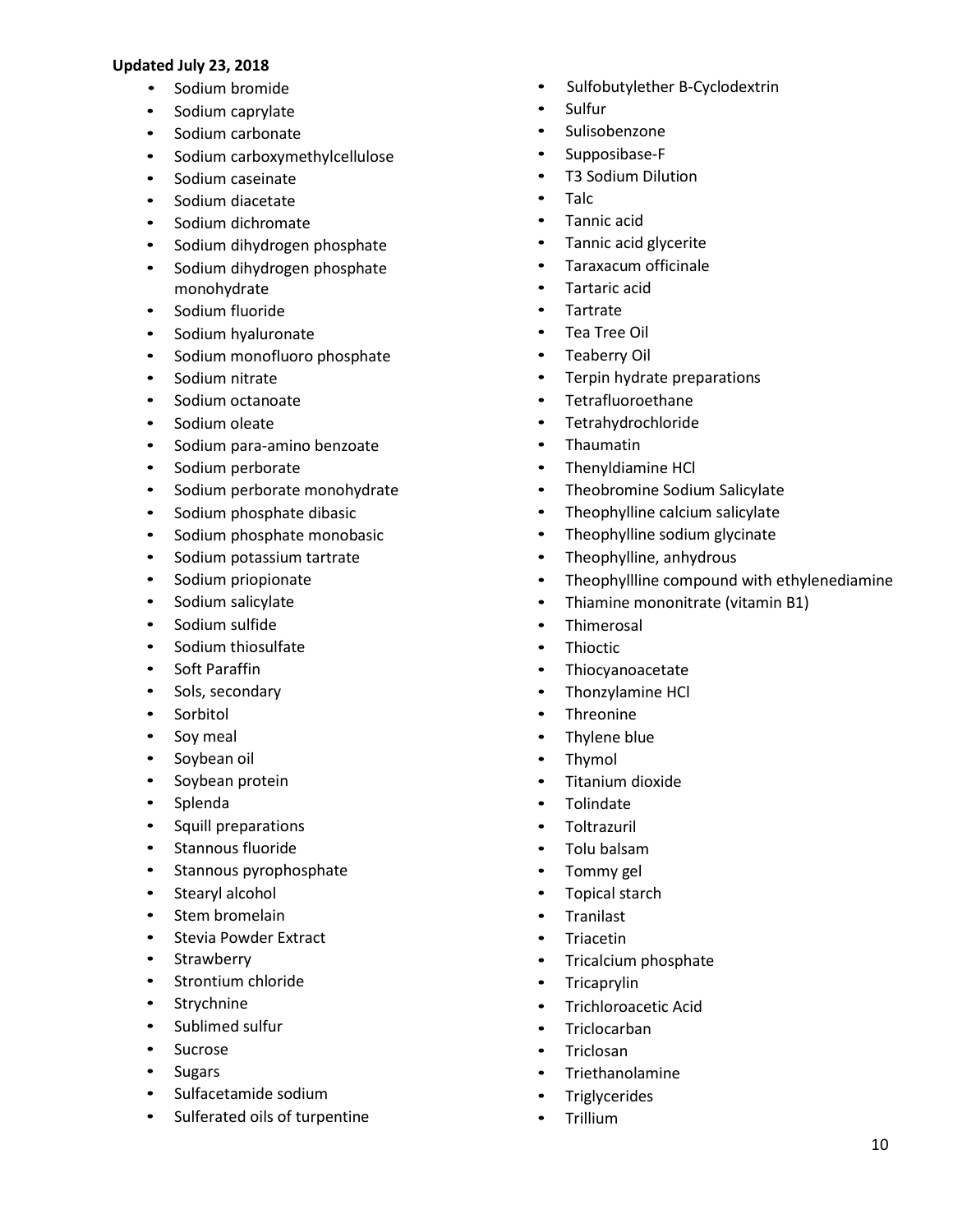- • Trilostane
- • Triolein
- • Tripelennamine HCl
- • Triple dye
- • Triprolidine HCl
- • Triticum
- • Trolamine salicylate (triethanolamine salicylate)
- • Tryptophan
- • Turpantine Oil
- • Turpantine, Venice
- • Tyrosine
- • Uinolinium bromide
- • Ulose
- • Undecoylium chlorideiodine complex
- • Undecylenic acid
- • Uva ursi, extract of
- • Valic acid
- • Valine
- • Vitamin A palmitate
- • Vitamin E
- • Vitromersol
- • Water and additives
- • Water, purified
- • Wax, Anionic Emulsifying
- • Wax, white
- Wax, yellow
- $\bullet$ Wheat germ
- $\bullet$ White ointment
- • White petrolatum
- • Witch hazel (hamamelis water)
- • Witch hazel skin
- • Woodruff
- • Xanthan gum
- • Xylometazoline HCl
- • Yeast
- • Yeast cell derivative
- • Yellow mercuric oxide
- • Zinc
- • Zinc acetate
- Zinc caprylate
- Zinc carbonate
- • Zinc chloride
- • Zinc citrate
- • Zinc phenol sulfonate
- • Zinc picolinate
- • Zinc propionate
- • Zinc pyrithione
- • Zinc stearate
- • Zinc sulfide
- • Zinc undecylenate
- • Zirconium oxide
- • Zyloxin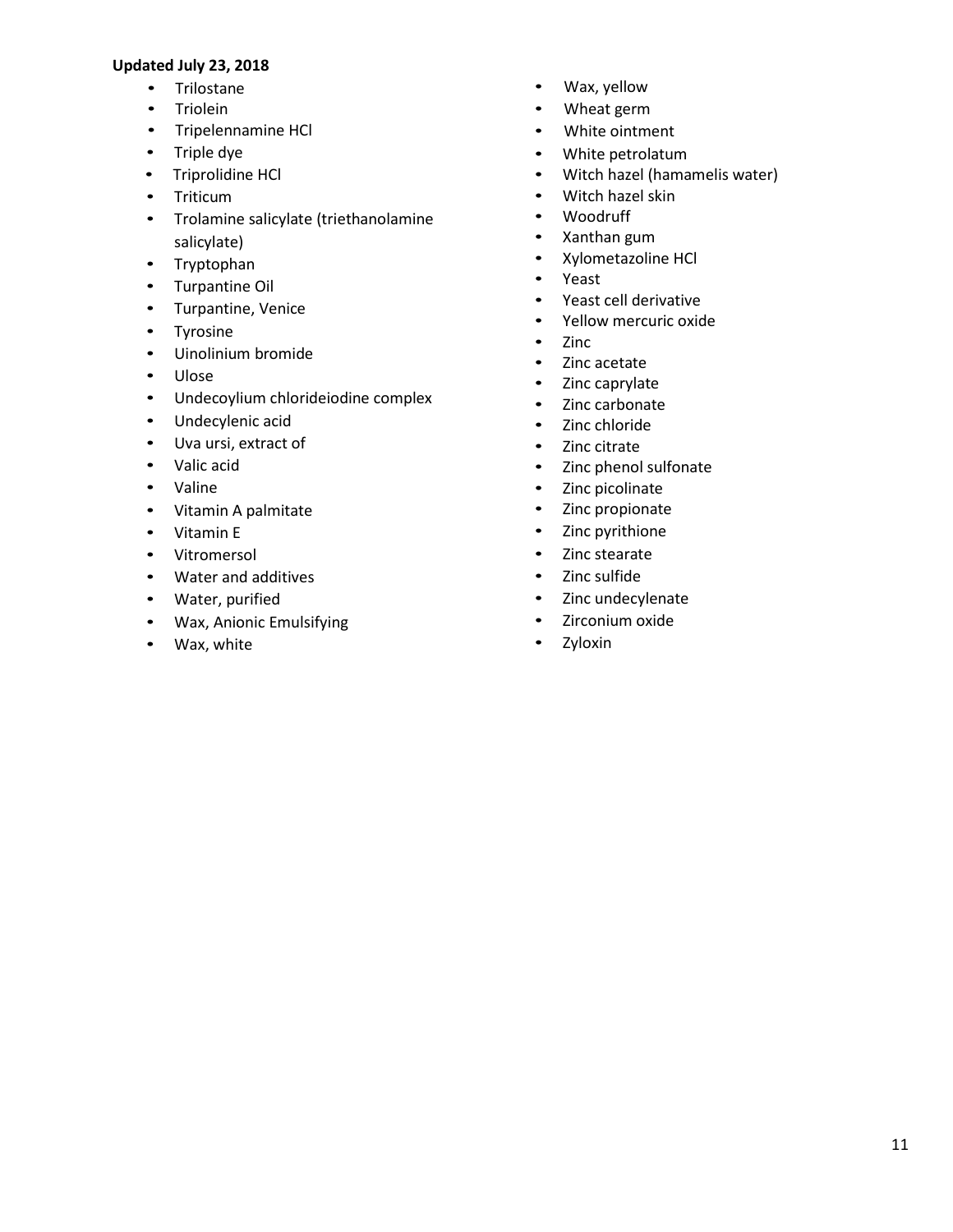#### **Notice of Updates to Section 503B Categories**

The information below describes the updates FDA announced in July 2018 to the categories of bulk drug substances under its interim policy on compounding bulk drug substances under section [503B](https://www.fda.gov/downloads/Drugs/GuidanceComplianceRegulatoryInformation/Guidances/UCM469122.pdf) of the Federal Food, Drug, and Cosmetic Act.

- Categorization into category 1 nominated with adequate support
	- o 5-methyltetrahydrofolate calcium
	- o Acyclovir
	- o Adapalene
	- o Amantadine HCl
	- o Benzocaine
	- o Betamethasone diproprionate
	- o Brimonidine tartrate
	- o Calcipotriene
	- o Ciclopirox oleate
	- o Cimetidine
	- o Clioquinol
	- o Clobetasol propionate
	- o Coal tar solution
	- o Dapsone
	- o Desoximetasone
	- o Dibucaine HCl
	- o Dipyridamole
	- o Dobutamine HCl
	- o Econazole nitrate
	- o Finasteride
	- o Fluconazole
	- o Fluocinolone acetonide
	- o Fluocinonide
	- o Hydrocortisone
	- o Hydroquinone
	- o Ibuprofen
	- o Imiquimod
	- o Ivermectin
	- o Ketoconazole
	- o Lactic acid
	- o Levocetirizine Dihydrochloride
	- o Metronidazole
	- o Minoxidil
	- o Mometasone furoate
	- o Mupirocin
	- o Nepafenac
	- o Pentoxifylline
	- o Prilocaine
	- o Spironolactone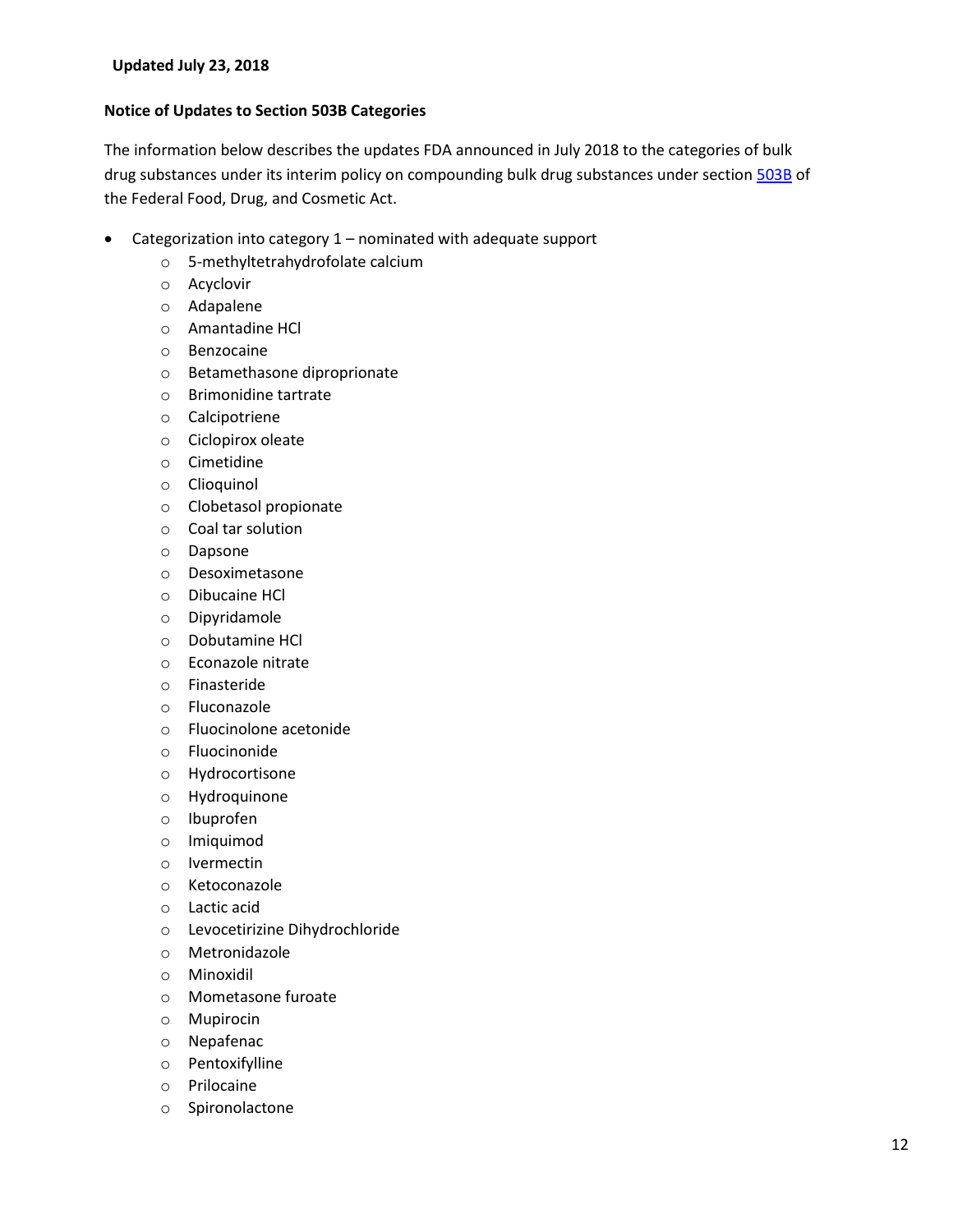- o Sulfacetamide sodium monohydrate
- o Tacrolimus
- o Tazarotene
- o Terbinafine HCl
- o Tretinoin
- Recategorization from category 3 to category 1 renominated with adequate support
	- o Allantoin
		- o Ascorbyl palmitate
		- o Azelaic acid
		- o Glycolic acid
		- o Precipitated sulfur
		- o Tolnaftate
		- o Urea
		- o Zinc oxide
- Categorization to category 3 nominated with inadequate support
	- o Papaverine
- Removal from category 3
	- o Bromelain biologic; ineligible for compounding under section 503B
	- o Scopolamine HBr duplicate entry
- Recategorization from category 3 to category 1 FDA determined, after further review, that these were nominated with adequate support
	- o Chromic chloride
	- $\circ$  Cupric sulfate
	- o Magnesium sulfate
	- o Manganese chloride
	- o Mannitol
	- o Metoclopramide HCl
	- o Potassium acetate
	- o Pyridoxine HCl
	- o Sincalide
	- o Succinylcholine chloride
	- o Testosterone cypionate
	- o Theophylline
- Recategorization from category 1 to category 3 after 30 calendar days FDA determined, after further review, that these were nominated with inadequate support $1$ 
	- o Caustic soda (sodium hydroxide)
	- o Choline bitartrate
	- o Cyclopentolate
	- o Papaverine

 $\overline{a}$ 

- $\circ$  Potassium Phosphate Tribasic [K<sub>3</sub>PO<sub>4</sub>]
- o Sodium Selenite
- Removal from category 1 after 30 calendar days

 information. Additionally, these substances may be renominated with information sufficient for FDA to [www.regulations.gov.](http://www.regulations.gov/) These substances will no longer be eligible for the interim policy for Category 1 <sup>1</sup> Nominators of these substances have been notified and given an opportunity to provide additional evaluate it. Comments and renominations may be submitted to the docket [FDA-2015-N-3469] at Substances after they are removed from Category 1.